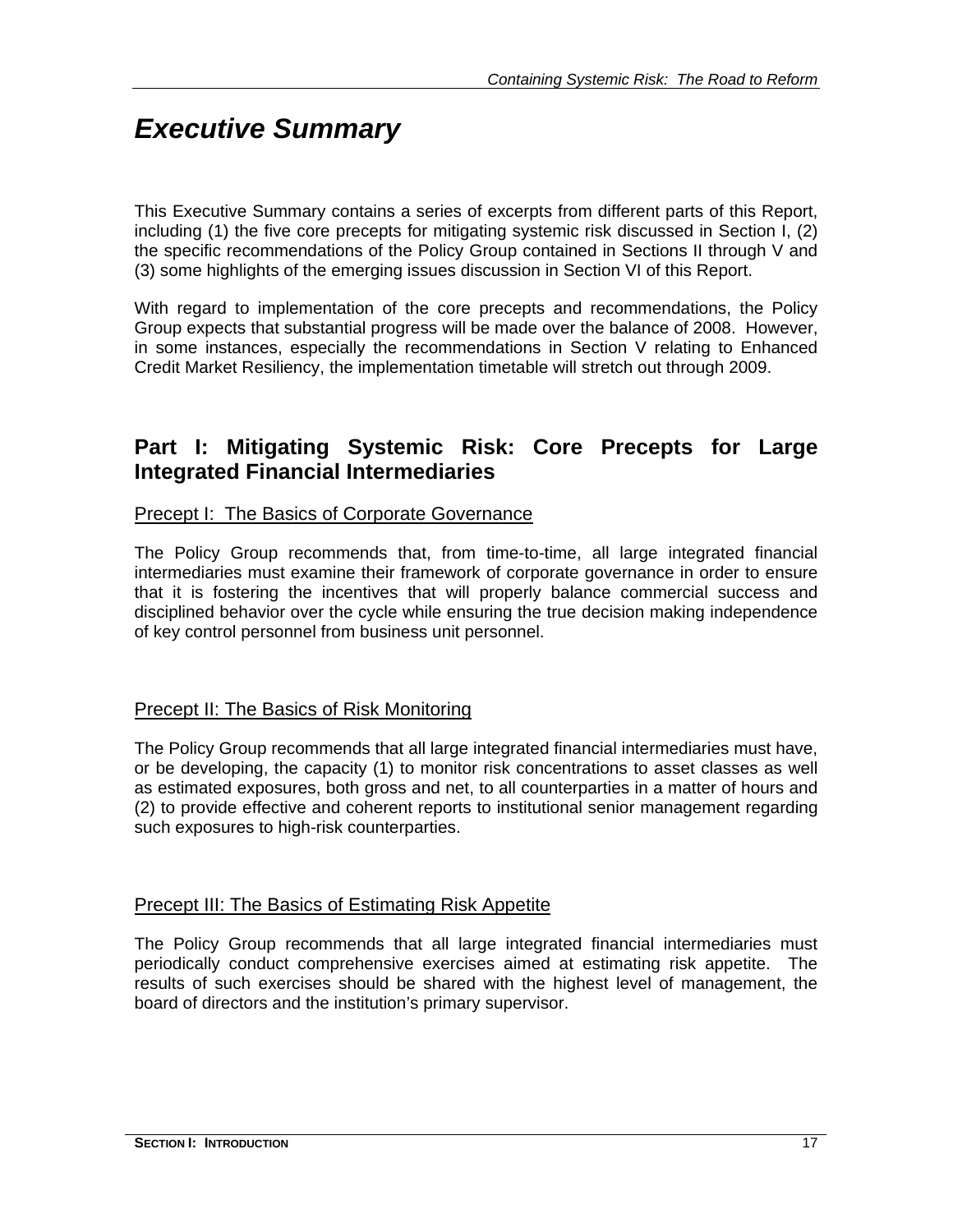#### Precept IV: Focusing on Contagion

Looking to the future, the Policy Group recommends that all large integrated financial intermediaries must engage in a periodic process of systemic "brainstorming" aimed at identifying potential contagion "hot spots" and analyzing how such "hot spots" might play out in the future. The point of the exercise, of course, is that even if the "hot spots" do not materialize or even if unanticipated "hot spots" do materialize, the insights gained in the brainstorming exercise will be of considerable value in managing future sources of contagion risk.

#### Precept V: Enhanced Oversight

The Policy Group recommends arrangements whereby the highest level officials from primary supervisory bodies should meet at least annually with the boards of directors of large integrated financial intermediaries. The purpose of the meeting would be for the supervisory authorities to share with the board of directors and the highest levels of management their views of the condition of the institution with emphasis on high-level commentary bearing on the underlying stability of the institution and its capacity to absorb periods of adversity. This recommendation may have to be adapted to accommodate local legal and cultural considerations.

## **Part II: Recommendations**

#### Section II: Standards for Accounting Consolidation

- II-1. The Policy Group endorses, in principle, the direction of the changes to the US GAAP consolidation rules provided that the changes are (1) principles-based, (2) convergent with International Financial Reporting Standards, and (3) accompanied by suitable disclosure and transition rules regarding regulatory capital which will provide flexibility in the implementation of these rules over a reasonable period of time.
- II-2. The Policy Group recommends adoption of a single, principles-based global consolidation framework that is based on control and the ability to benefit from that control. The analysis of whether an entity (the investor) has a controlling interest in another entity (the investee) should be based on:
	- the investor's power over the investee, including the ability to make decisions that determine the success of the investee;
	- the degree of investor exposure to the risks and rewards of the investee, including through guarantees, commitments and all other explicit and implicit arrangements between the two entities; and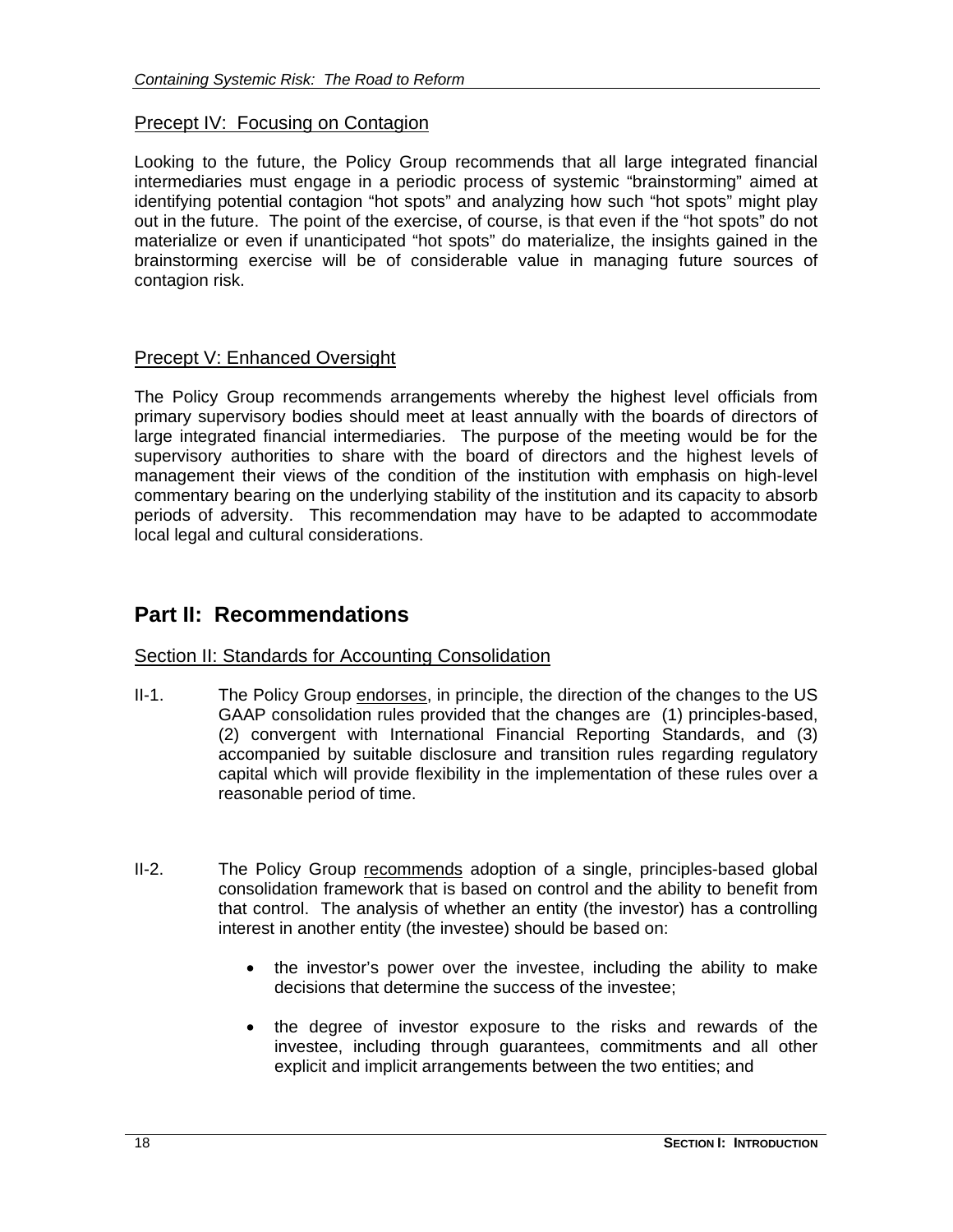- the design and sponsorship of the investee, including the degree to which the activities of the investee expose the investor to commercial, legal, regulatory and reputational risks.
- II-3. The Policy Group further recommends that the new consolidation framework require a reassessment of the consolidation analysis each reporting period based on changes in the control indicators specified in the preceding recommendation.
- II-4. The Policy Group encourages standard setters and industry participants to work together toward achieving the goals discussed in this section on a global basis as soon as possible.
- II-5. The Policy Group recommends that standard setters and industry participants consider a holistic and principles-based approach to disclosure of off-balance sheet activities similar to that found in international standards. The disclosure framework should be fully integrated with enterprise-wide disclosures across the full spectrum of risks: market, credit, liquidity, capital, operational, and reputational.

Enterprise-wide disclosure should be supplemented with detailed information that links to enterprise-wide disclosures and that changes in response to changing risks and uncertainties; for example, in the current environment, disclosures about residential and commercial real estate and leveraged loan exposures.

II-6. The Policy Group recommends that firms provide tabular disclosures about the effects of restrictions on the use of consolidated assets, non-recourse liabilities, and minority interests.

#### Section III: High-Risk Complex Instruments

The Policy Group strongly recommends that high-risk complex financial instruments should be sold only to sophisticated investors.

III-1. The Policy Group recommends establishing standards of sophistication for all market participants in high-risk complex financial instruments. In recommending specific characteristics and practices for participants, it is guided by the overriding principle that all participants should be capable of assessing and managing the risk of their positions in a manner consistent with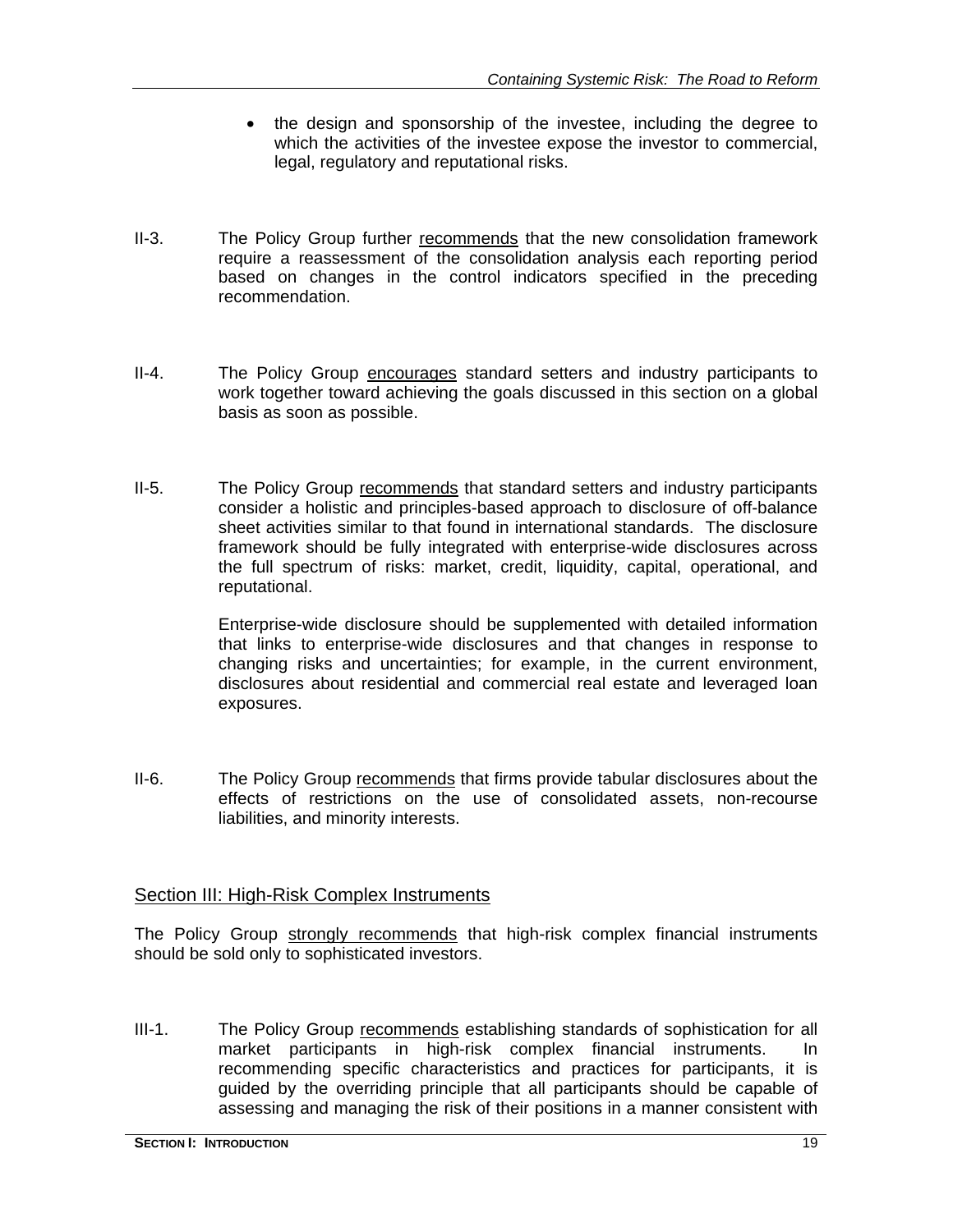their needs and objectives. All participants in the market for high-risk complex financial instruments should ensure that they possess the following characteristics and make reasonable efforts to determine that their counterparties possess them as well:

- the capability to understand the risk and return characteristics of the specific type of financial instrument under consideration;
- the capability, or access to the capability, to price and run stress tests on the instrument;
- the governance procedures, technology, and internal controls necessary for trading and managing the risk of the instrument;
- the financial resources sufficient to withstand potential losses associated with the instrument; and
- authorization to invest in high-risk complex financial instruments from the highest level of management or, where relevant, from authorizing bodies for the particular counterparty.

Large integrated financial intermediaries should adopt policies and procedures to identify when it would be appropriate to seek written confirmation that the counterparty possesses the aforementioned characteristics.

The Policy Group believes that there are opportunities to enhance and strengthen the documentation and disclosures provided to prospective investors in high-risk complex financial instruments, while being mindful that documentation and disclosure practices will (and should) vary somewhat from instrument to instrument and will also vary over time. With that qualification in mind, the Policy Group recommends the following as a matter of industry best practice.

- III-2a. The documentation of all high-risk complex financial instruments in cash or derivative form should include a term sheet: a concise summary highlighting deal terms and, where appropriate, collateral manager capabilities, and portfolio and deal payment structure. The term sheets for all high-risk complex financial instruments, the full scope of which is outlined in Appendix A, must, among other factors, include the following:
	- a clear explanation of the economics of the instrument including a discussion of the key assumptions that give rise to the expected returns; and
	- rigorous scenario analyses and stress tests that prominently illustrate how the instrument will perform in extreme scenarios, in addition to more probable scenarios.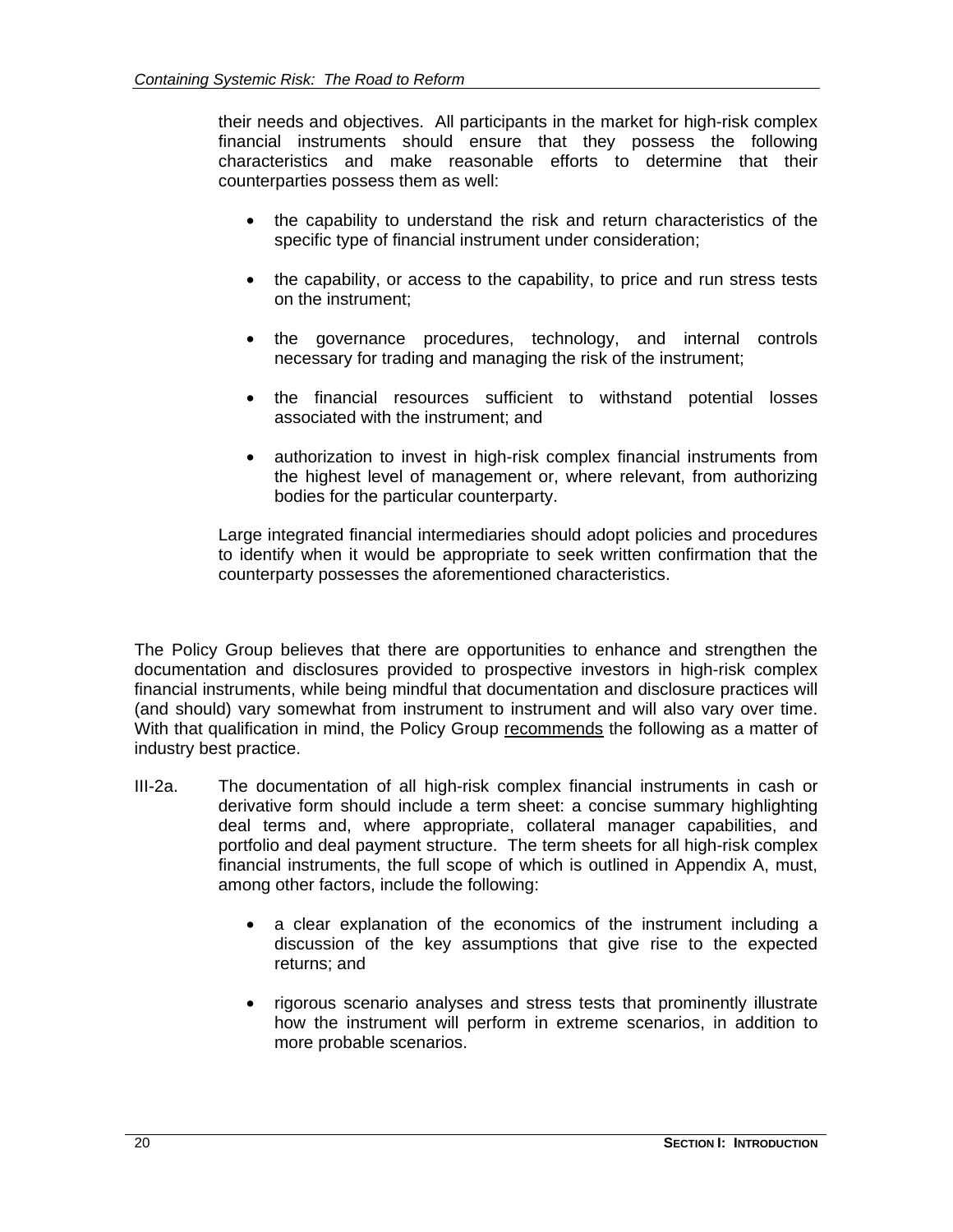- III-2b. The documentation associated with asset-backed high-risk complex financial instruments should include:
	- A Preliminary and Final Offering Memorandum: The offering memorandum should include prominently within its first several pages the nature of the economic interest of the underwriter or placement agent (and its affiliates) in the transaction, including a clear statement of the roles to be undertaken and services to be provided by the underwriter or placement agent (or its affiliates) to the transaction, as well as any interests in the transaction (if any) that the underwriter or placement agent (or its affiliates) are required or expected to retain.
	- A Marketing Book: The marketing book should include an in-depth description of the materials contained in the term sheet. It should especially focus on the collateral manager (in the case of a managed portfolio) and deal structure.
	- Portfolio Stratifications: This documentation should be in the form of spreadsheets containing bond level information (sector, rating, par balance, etc.), where known, and weighted average loan level information (FICO, service, LTV, % fixed, occupancy, geographic distribution, 2nd liens, *etc*.).
	- Cash Flow/Stress Scenarios: This documentation should be in the form of spreadsheets and cash flow model outputs. Standard runs should be provided for each tranche offered. The output will typically be in the form of tranche cash flows and default/loss percentages for the tranches and collateral.
- III-2c. In addition to the documentation standards covered above, the Policy Group further recommends that term sheets and offering memoranda for all financial instruments having one or more of the key characteristics associated with highrisk complex financial instruments as discussed on pages 54, 56 must have a "financial health" warning prominently displayed in bold print indicating that the presence of these characteristics gives rise to the potential for significant loss over the life of the instrument. The "health warning" should also refer to all risk factors in the offering documents.

The Policy Group further recommends that complex bilateral transactions that are privately negotiated between sophisticated market participants are not subject to Recommendations IV-2b and 2c but are subject to Recommendation IV-2a regarding terms sheets. In certain circumstances, however, and by mutual written consent, the term sheet requirement may be waived for bilateral transactions between highly sophisticated market participants or in the context of a repeated pattern of transactions of a particular type.

The Policy Group recommends strengthening the relationship between intermediaries and counterparties in sales, marketing, and ongoing communications associated with high-risk complex financial instruments. While its first recommendation calls for establishment of a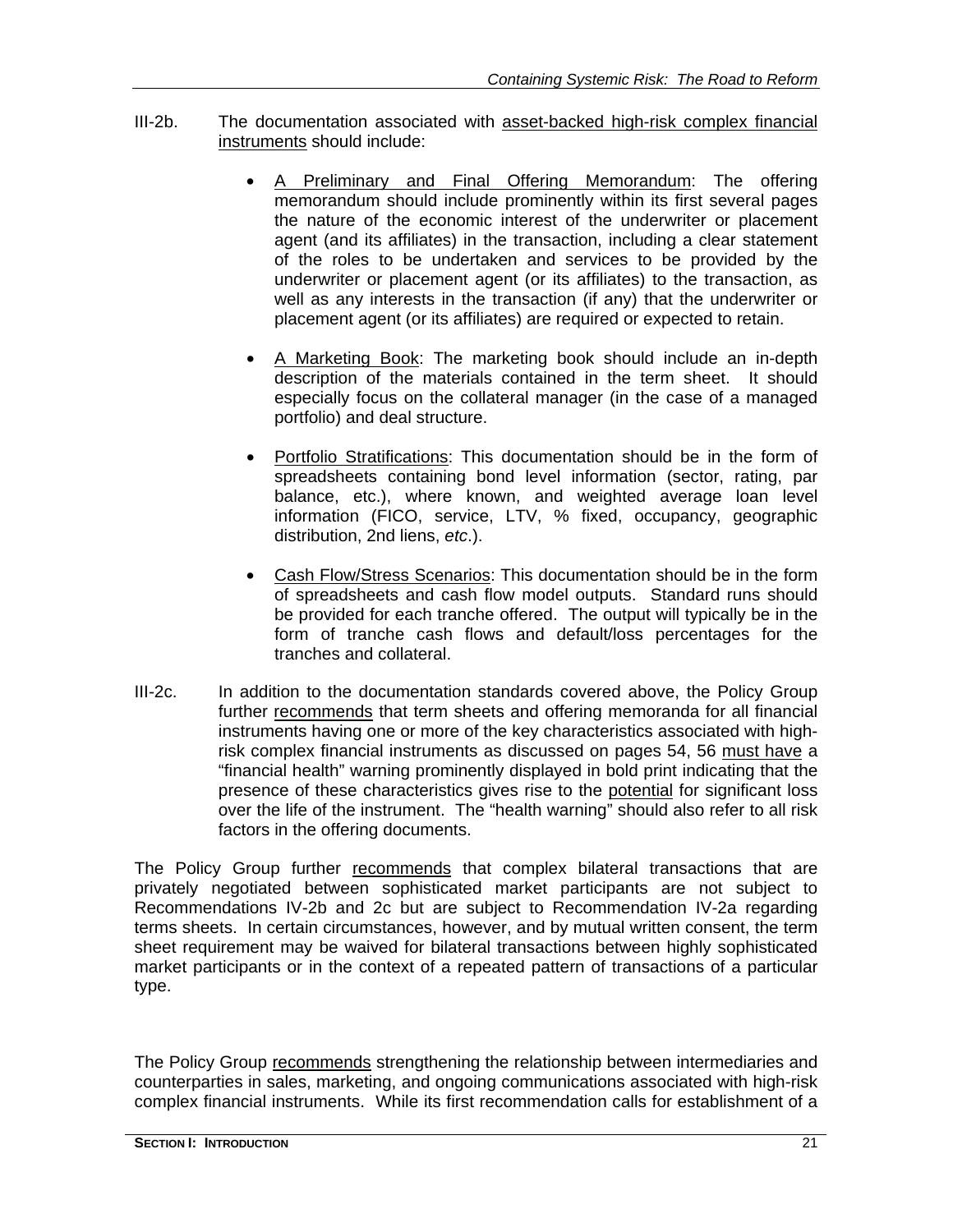common standard of sophistication for all market participants in high-risk complex financial instruments, the Policy Group believes there is a responsibility on the part of large integrated financial intermediaries to provide clients with timely and relevant information about a transaction beyond the disclosures discussed in its Recommendation III-2 above.

- III-3a. The intermediary and counterparty should review with each other the material terms of a complex transaction prior to execution.
- III-3b. Both the intermediary and counterparty must make reasonable efforts to confirm the execution of a complex transaction in a timely manner.
	- The counterparty should be promptly notified of any expected delay in the creation of a confirmation.
	- The intermediary should disclose whether evidence of agreement, such as a signed term sheet, is binding as to transaction terms. Each party should review the terms and promptly notify the other of any error.
- III-3c. When a counterparty requests a valuation of a high-risk complex financial instrument, the intermediary should respond in a manner appropriate to the purpose of the valuation. The intermediary's sales and trading personnel may provide a counterparty with actionable quotes or indicative unwind levels. Only groups independent of sales and trading should provide indicative valuations and only in writing. Where relevant, such indicative valuations should include information describing the basis upon which the valuation is being provided.
- III-3d. As a part of the relationship between intermediaries and their counterparties following trade execution, the intermediary should make reasonable efforts on a case-by-case basis to keep the counterparty informed of material developments regarding the performance of key positions.

With respect to high-risk complex asset-backed securitizations, underwriters and placement agents should have in place an ongoing framework for evaluating the performance and reputation of issuers as well as effective and clearly articulated procedures for evaluating the quality of assets. The Policy Group strongly urges that underwriters and placement agents redouble efforts to adhere fully to the letter and spirit of existing diligence standards, and seek opportunities to standardize and enhance such standards. These enhancements include the following recommendations:

- III-4a. Requiring all firms to follow statistically valid sampling techniques in assessing the quality of assets in a securitization; and
- III-4b. Encouraging disclosure to investors of due diligence results, including making the AUP letter publicly available.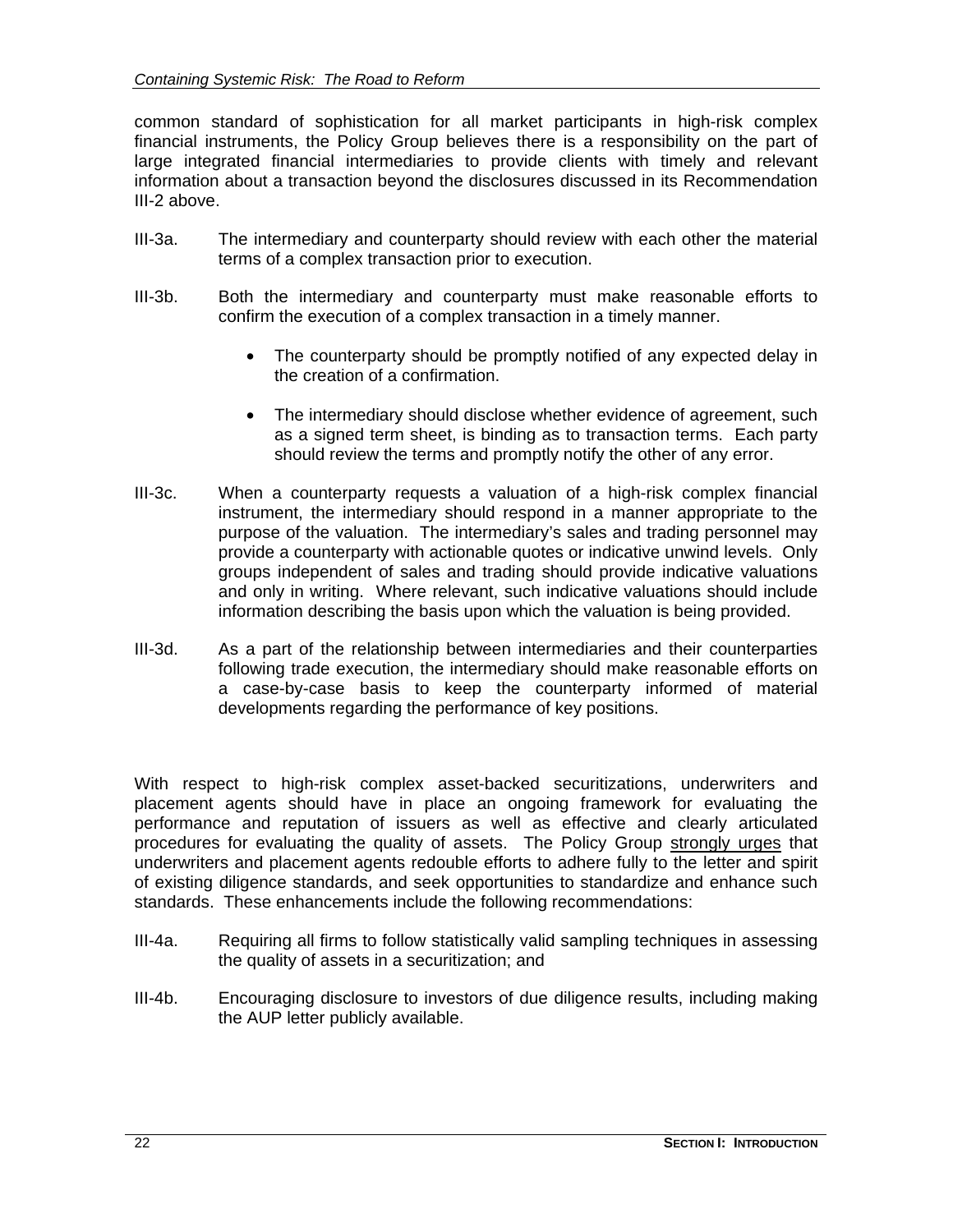#### Section IV: Risk Monitoring and Risk Management

- IV-1a. The Policy Group recommends that risk management and other critical control functions be positioned within all large integrated financial intermediaries in a way that ensures that their actions and decisions are appropriately independent of the income producing business units and includes joint approval of key products and transactions. This would generally mean having a Chief Risk Officer (CRO) with a direct line of responsibility to the Chief Executive Officer (CEO) and having the CEO and the board take a highly active role in ensuring that the culture of the organization as a whole recognizes and embraces the independence of its critical control functions. Even without the direct reporting, the CRO should have a clear line of communication to the board.
- IV-1b. The Policy Group further recommends that institutions ensure that their risk management functions are staffed appropriately for both the upside and the downside and are able to understand and properly size risks in tranquil markets as well as during periods of market stress. The risk management functions must also have the capacity to function effectively in periods of spikes in processing volumes and under various disaster recovery scenarios.
- IV-2a. The Policy Group recommends that all large integrated financial intermediaries evaluate the manner in which information relating to risk taking, risk monitoring, and risk management is shared with senior management and the board of directors and make necessary improvements to ensure that such information flows are timely, understandable, and properly presented. As a part of this effort, senior management should actively encourage ongoing discussion with board members in order to improve the quality, coverage and utility of information made available to the board. Each institution should evaluate how effective its information flows are as they relate to the intersection of credit, market, operational and liquidity risk.
- IV-2b. The Policy Group recommends that each institution ensure that the risk tolerance of the firm is established or approved by the highest levels of management and shared with the board. The Policy Group further recommends that each institution ensure that periodic exercises aimed at estimation of risk tolerance should be shared with the highest levels of management, the board of directors and the institution's primary supervisor in line with Core Precept III, as discussed on pages 11, 12.
- IV-2c. The Policy Group further recommends that large integrated financial intermediaries ensure that their treasury and risk management functions work with each other and with business units to manage balance sheet size and composition in a manner that ensures that the established risk tolerance is consistent with funding capabilities and ongoing efforts to manage liquidity risk.
- IV-2d. The Policy Group further recommends that each institution review its internal systems of both formal and informal communication across business units and control functions to ensure that such communication systems encourage the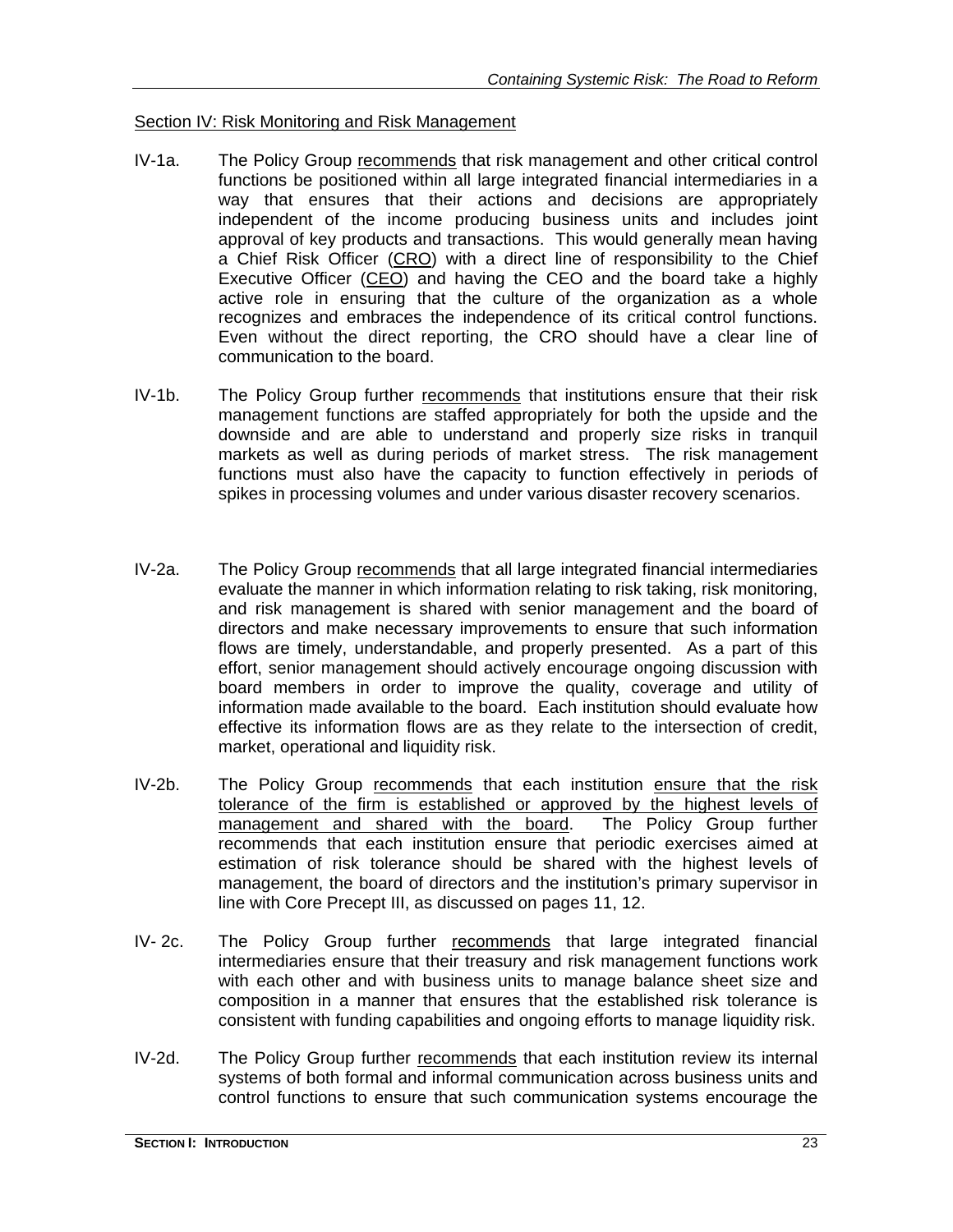prompt and coherent flow of risk-related information within and across business units and, as needed, the prompt escalation of quality information to top management.

- IV-3a. The Policy Group recommends that, when schedules permit, the CEO and the second ranking officers of all large integrated financial intermediaries should frequently attend and participate in meetings of risk management-related committees.
- IV-3b. The Policy Group further recommends that the highest levels of management periodically review the functioning of the committee structure to ensure, among other things, that such committees are appropriately chaired and staffed and there is an appropriate overlap of key business leaders, support leaders, and enterprise executives across committees to help foster firm-wide cooperation and communication.
- IV-3c. The Policy Group further recommends that for certain classes of firm-wide committees, such as those responsible for the approval of new products – especially new products having high financial, operational or reputational risks – the committee oversight process should include a systematic post-approval review process. This post-approval review process would assess the extent to which new products have, in commercial terms, performed as expected. Equally important, the process would assess whether the risk characteristics of the new product have been consistent with expectations, including the burden of the new products on technology and operating systems. Further, it is particularly appropriate to review at the earliest opportunity outsized profitability and market share gains to ensure that this does not reflect a problem with the original pricing or risk assessment of the product.
- IV- 4a. The Policy Group recommends that sustained investment in risk management systems and processes, and the careful calibration of such investment to business opportunities being pursued, be a key area of focus for a firm's senior management team.
- IV-4b. The Policy Group further recommends that each firm's CRO commission a periodic review and assessment of the firm's investments in risk management for presentation to its senior management and the audit committee of its board.
- IV-5a. The Policy Group recommends that all market participants implement a paradigm shift in credit terms, establishing arrangements that create more stable trading relationships, are less pro-cyclical, and thus reduce systemic risk.
- IV-5b. The Policy Group further recommends that each firm's senior management commission a periodic review of credit terms extended over a cycle, together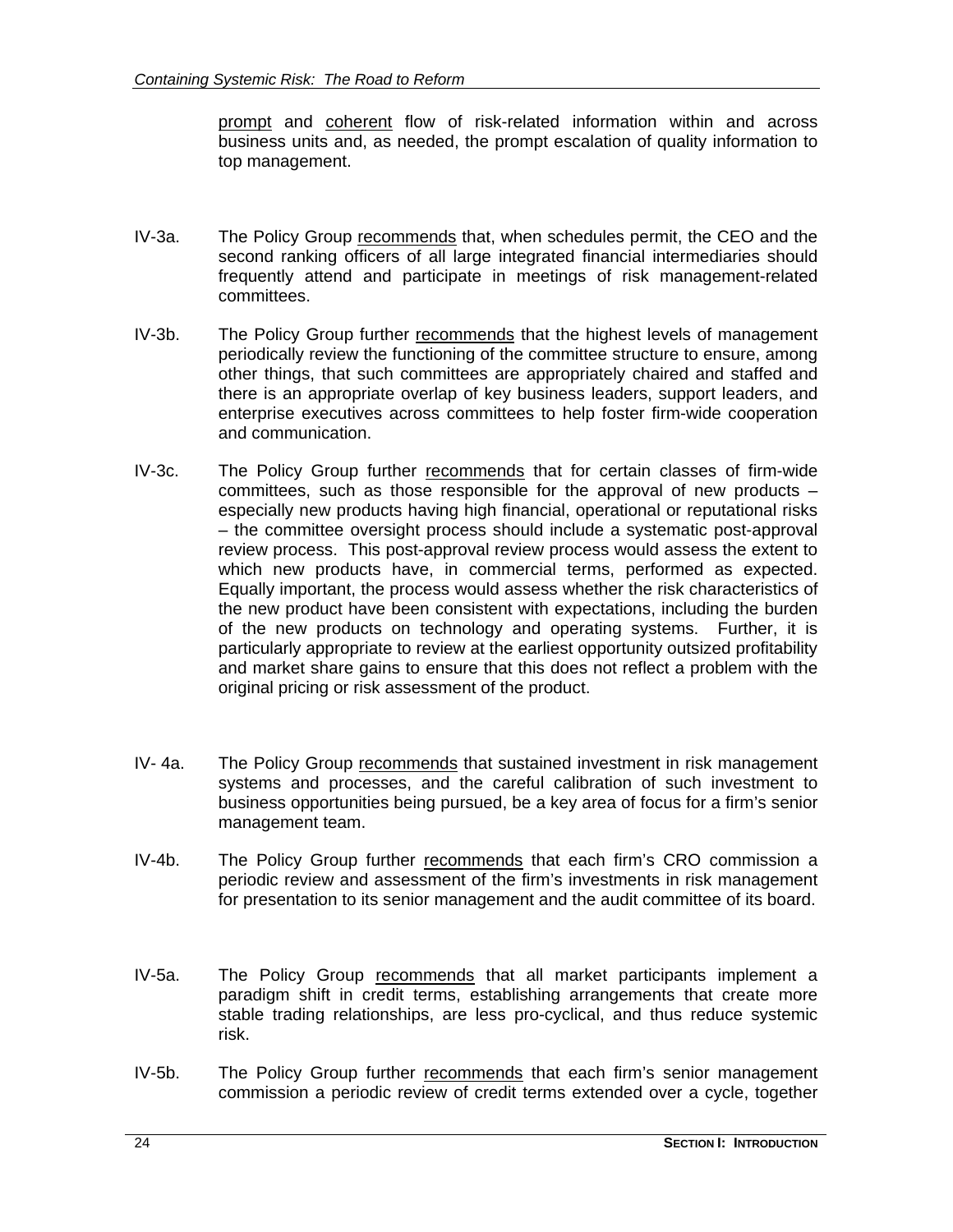with an assessment of the stability of such terms, for discussion with the firm's senior management.

- IV-6a. The Policy Group recommends that large integrated financial intermediaries ensure that their credit systems are adequate to compile detailed exposures to each of their institutional counterparties on an end-of-day basis by the opening of business the subsequent morning. In addition, the Policy Group recommends that large integrated financial intermediaries ensure their credit systems are capable of compiling, on an *ad hoc* basis and within a matter of hours, detailed and accurate estimates of market and credit risk exposure data across all counterparties and the risk parameters set out below. Within a slightly longer timeframe this information should be expandable to include: (1) the directionality of the portfolio and of individual trades; (2) the incorporation of additional risk types, including contingent exposures and second and third order exposures (for example, Structured Investment Vehicles (SIVs), Asset-Backed Securities (ABS), *etc*.); and (3) such other information as would be required to optimally manage risk exposures to a troubled counterparty. Large integrated financial intermediaries should be able to use exposure aggregation data both prospectively to avoid undue concentrations and, if necessary, in real time to react to unanticipated counterparty credit events.
- IV-6b. To demonstrate their compliance with the aforementioned standards, the Policy Group recommends that firms conduct periodic exercises for both individual and multiple institutional counterparties, and, to the extent that deficiencies are observed, develop remediation plans as a matter of urgency.
- IV-7a. The Policy Group recommends that large integrated financial intermediaries' risk analytics incorporate sufficient granularity to reveal less obvious risks that can occur infrequently but that may potentially have a significant impact (for example, basis risks between single name underliers and index hedges). However, risk management professionals and senior management must recognize the limitations of mathematical models, and that the tendency to overly formalize arcane aspects of an analysis can often detract from an understanding of the bigger picture implications of the total risk position. Incremental analytical detail must not be allowed to overwhelm users of the data. The salient risk points must be drawn out and made apparent, especially to senior management. Adequate time and attention by senior management must also be allotted to socializing the implications of the risk data.
- IV-7b. The Policy Group recommends that large integrated financial intermediaries ensure that assumptions underlying portfolio analyses are clearly articulated and are subject to frequent, comprehensive review. Alternative measures should be presented to demonstrate the sensitivity of the calculated metrics to changes in underlying assumptions.
- IV-7c. The Policy Group recommends that credit risks be viewed in aggregate across exposures, giving full consideration to the effects of correlations between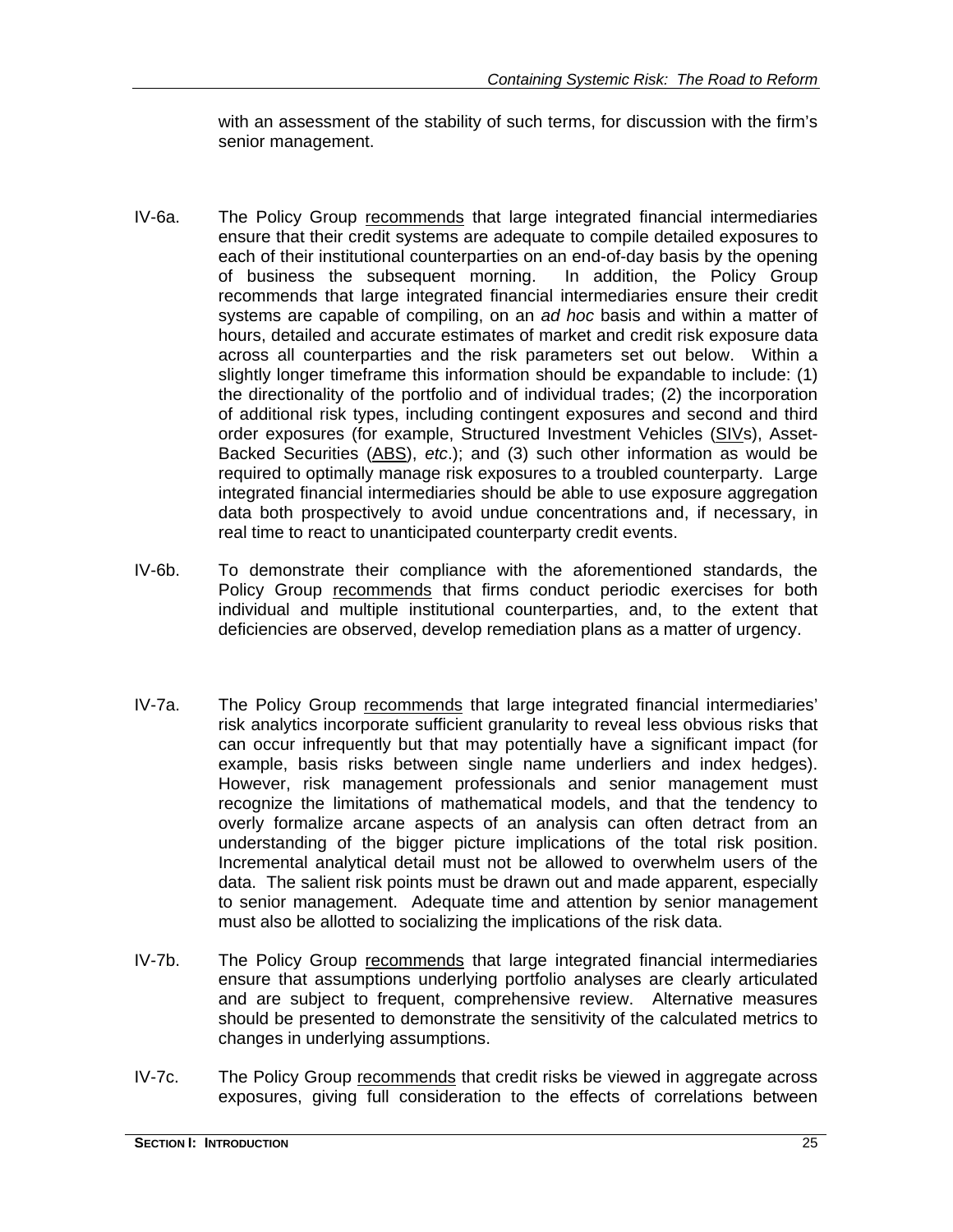exposures. Further, counterparty credit risks, including correlations and directionality, should be evaluated based not only on positions within a large integrated financial intermediary, but also considering available data regarding the size and direction of positions the counterparty has at other firms.

- IV-7d. The Policy Group further recommends that large integrated financial intermediaries work to supplement VaR as the dominant risk measure of market risk and current exposure as the dominant risk measure for credit risk, both for public reporting and for risk discussion purposes. Supplemental measures should include statistical information intended to display the most likely ways a large integrated financial intermediary or a managed portfolio could sustain significant losses, as well as an indication of the potential size of those losses.
- IV-8a. The Policy Group recommends that firms think creatively about how stress tests can be conducted to maximize their value to the firm including the idea of a reverse stress test where the emphasis is on the contagion that could cause a significant stress event to the firm.
- IV-8b. The Policy Group further recommends that firms incorporate the expanded suite of stress tests into a formalized production schedule, against which trends and developments in key risk factors and exposure amounts can be tracked.
- IV-9a. The Policy Group recommends that large integrated financial intermediaries adjust quantitative measures of potential credit risk with margined counterparties to take into account exceptionally large positions, as well as position concentrations in less liquid instruments. The adjustment should anticipate potentially protracted unwind periods and the risk of price gapping during unwinds.
- IV-9b. The Policy Group further recommends that consideration be given to collecting higher initial margin and higher haircuts from counterparties with outsized positions relative to market liquidity. Large integrated financial intermediaries should also evaluate the need to adjust internal pricing for large positions.
- IV-10a. The Policy Group recommends that large integrated financial intermediaries ensure that they employ robust, consistent pricing policies and procedures, incorporating disciplined price verification for both proprietary and counterparty risk trades. Special attention should be given to bespoke trades, structured products, illiquid products, and other difficult to price assets. A robust monitoring process should be employed to track stale prices and elevate unresolved issues.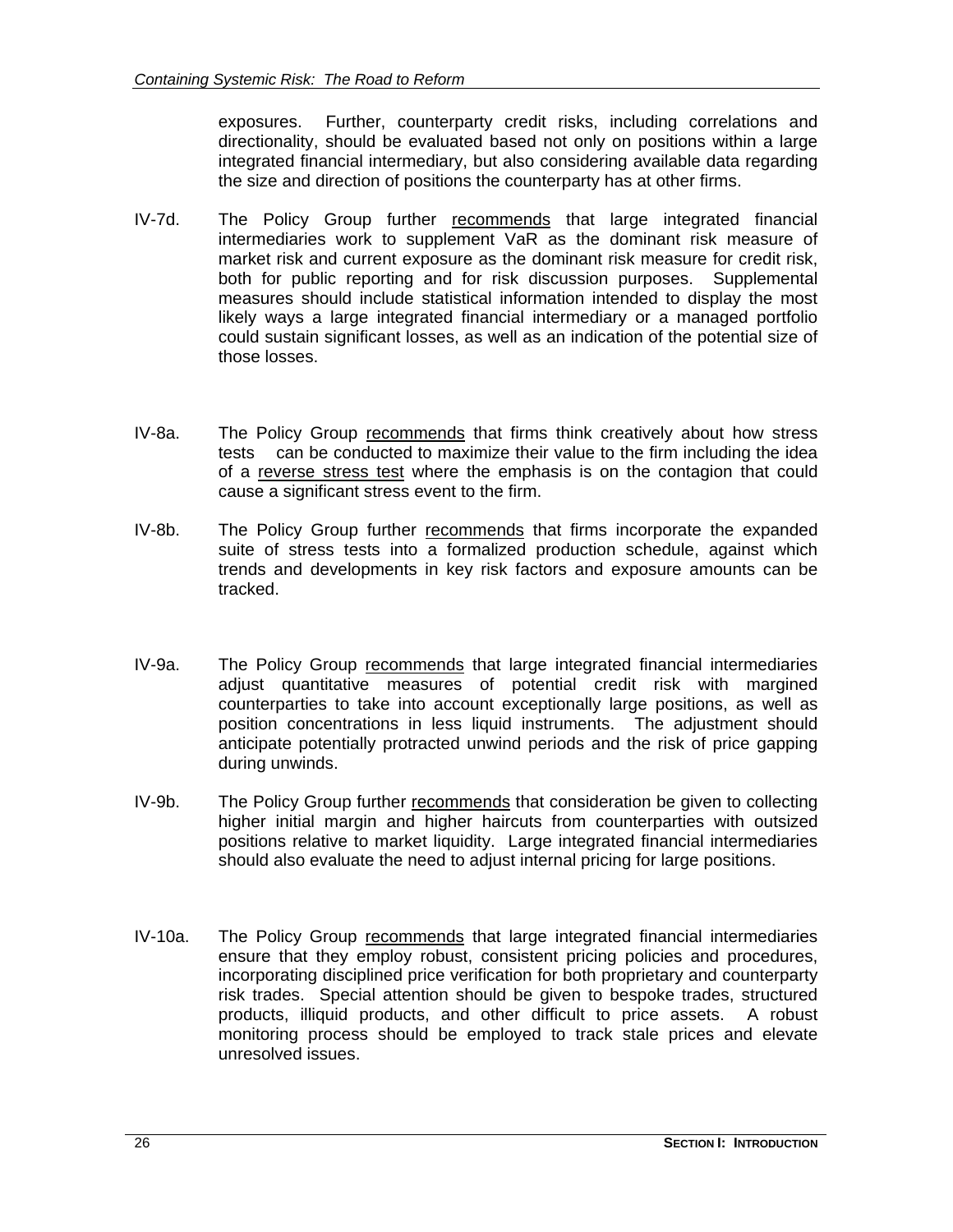- IV-10b. The Policy Group further recommends that firms and industry groups promote standardized and strengthened dispute resolution mechanisms and encourage the application of higher levels of resources to position pricing. Firms should also promote enhanced understanding of the need for cooperative behavior among firms (for example, when requested to provide indicative bids).
- IV-10c. The Policy Group further recommends that increased emphasis be given to using, wherever possible, transparent and liquid instruments rather than bespoke products. To incentivize this conduct, large integrated financial intermediaries should consider imposing internal charges against the P & L of hard to value and illiquid transactions, or other methods, such as higher capital charges, higher haircuts to collateralized borrowers, and the imposition of limits on allowed trade volumes. The recommendations incorporated in the section on High-Risk Complex Financial Instruments regarding documents and disclosure are of particular relevance to bespoke products.
- IV-11a. The Policy Group recommends that large integrated financial intermediaries ensure, in the absence of exceptional circumstances, that when the same instrument is held by different business units, such instrument is marked at the same price in each unit. Large integrated financial intermediaries should restrict those personnel and groups that are authorized to provide marks to internal and external audiences. Any differentials in pricing across applications or units should be carefully considered and the rationale for such differences should be fully documented. Notwithstanding the above, it is recognized that for large integrated financial intermediaries, there are communication walls that are designed to fulfill regulatory requirements for the restriction of information flows. In these instances, it is understood that legitimate differences in pricing may occur.
- IV-12a. The Policy Group recommends that large integrated financial intermediaries ensure that a review of the systemic risk implications of incentives and consequent remedial actions is an integral component of each firm's risk management practices. Regulators should encourage this proactive review and assessment on a regular periodic basis. Regulators should identify practices that have the potential to destabilize markets during periods of stress and communicate their concerns aggressively.
- IV-12b. The Policy Group further recommends that, when considering new trade structures, strategies, or other opportunities, systemic risk implications be evaluated by the senior management of large integrated financial intermediaries. Trades or structures which materially add to systemic risk should be subject to particular scrutiny.
- IV-13a. The Policy Group recommends that all large integrated financial intermediaries should, on a regular basis, conduct liquidity stress tests to measure their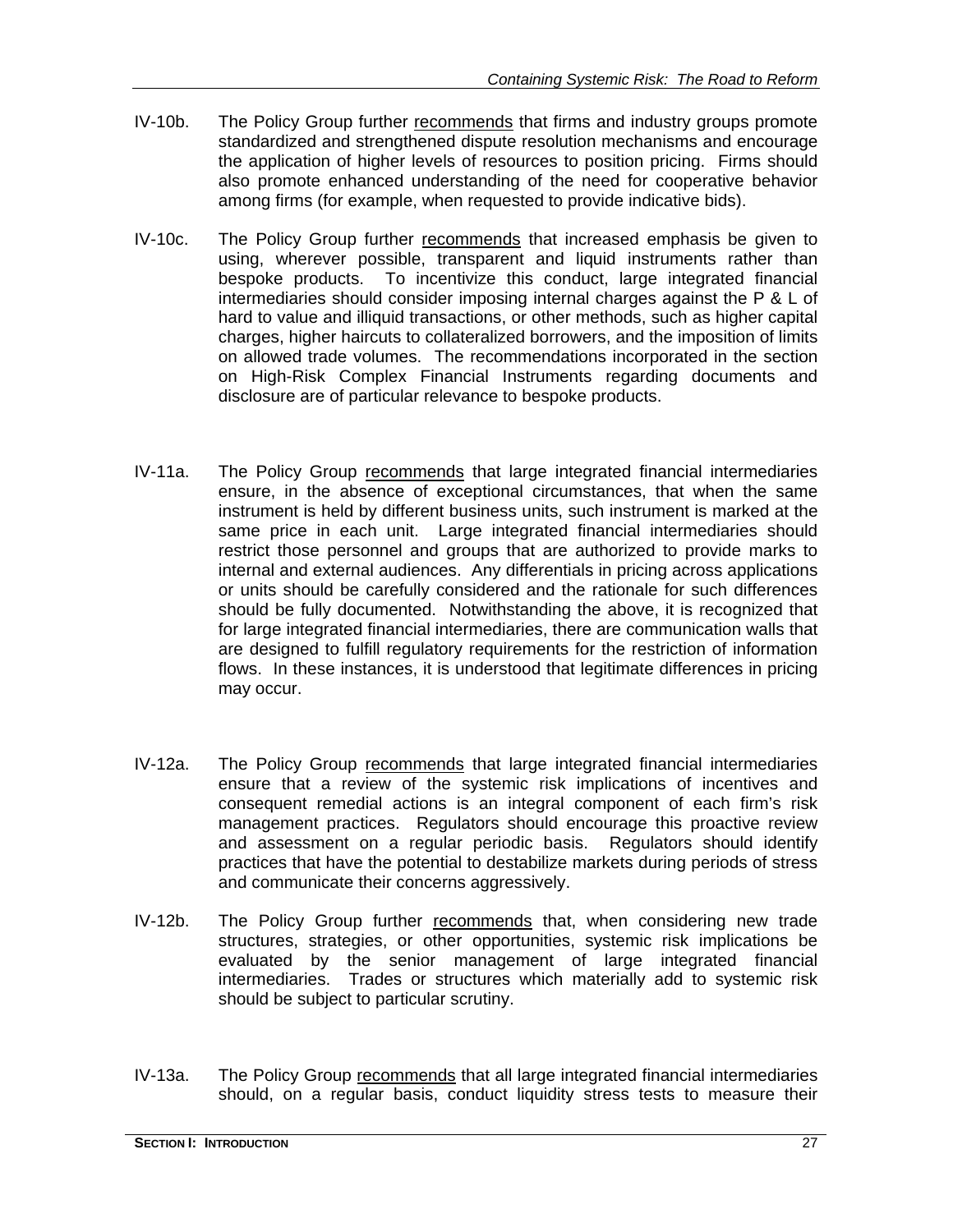Maximum Liquidity Outflow (MLO). Stress tests should be based on scenarios that consider how normal sources of liquidity, both secured and unsecured, could be disrupted for the firm, the markets, or both. The stress test scenarios should focus on potential liquidity outflows, taking into account a firm's particular vulnerabilities.

- IV-13b. The Policy Group further recommends that, in addition, at a minimum, firms monitor their MLO within the first 30 days and for additional intervals within this timeframe (for example, overnight, one week, two weeks). The MLO is defined as the net loss of liquidity under the firm's most severe scenario from the time of the calculation for the tenors prescribed.
- IV-13c. The Policy Group recommends that stress scenarios, both for purposes of stress testing and calculation of MLO, should:
	- Include both firm-specific and systemic events and their overlapping nature.
	- Consider extreme shocks as well as progressive events.
	- Take into account implicit as well as explicit risks and potential damage of a firm's actions to its franchise.
	- Review the potential for loss of key sources of secured and unsecured funding, including deposits, commercial paper, and other short- and long-term debt. Firms should also consider the impact of funding illiquidity on asset-backed commercial paper conduits and on the ability to securitize pools of assets.
	- Analyze the potential outflows related to customer activity, including prime brokerage.
	- Examine the impact of on- and off-balance sheet exposures, including the potential outflows related to derivative transactions, liquidity commitments and special purpose vehicles.
	- Consider the impact of intra-day liquidity exposures, including the heightened interest of counterparties to accelerate trades and settlements in times of stress and other time-related mismatches in the flow of funds.
	- Consider other large cash payments including salaries, taxes and lease payments.
	- As with all liquidity practices, evaluate the impact on both individual legal entities, as well as the consolidated firm.
	- Consider the availability of central bank facilities. Generally speaking, extraordinary central bank facilities, such as the Federal Reserve System's Primary Dealer Credit Facility, should not be considered an element of an effective liquidity plan.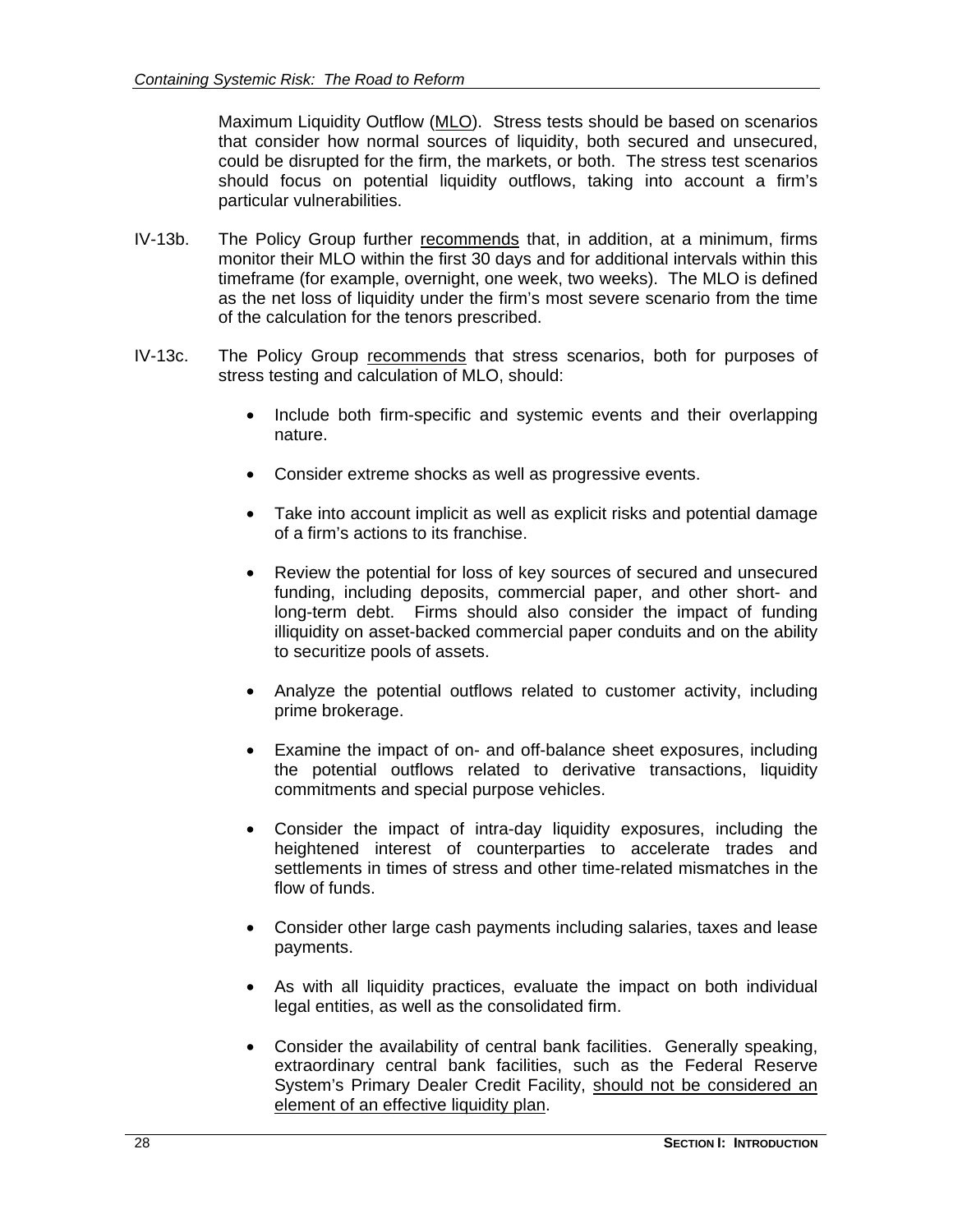These stress tests, and their results, would be internally classified, confidential documents that would be shared with senior management, boards of directors and primary supervisors on a periodic basis. The information provided by the stress tests should be used to identify funding gaps and assess where gaps are incompatible with the firm's risk appetite. Since the stress test information provided to supervisors would be confidential supervisory information, it would and should be protected from public disclosure.

- IV-14. The Policy Group recommends that all large integrated financial intermediaries maintain, on an ongoing basis, an unencumbered liquidity reserve of cash and the highest grade and most liquid securities. The liquidity reserve should be sized in relation to the firm's stress tests and MLO and should explicitly reflect the firm's liquidity risk tolerance and desired survival periods.
- IV-15. The Policy Group recommends that all large integrated financial intermediaries maintain long-term structural liquidity in excess of their illiquid assets. In making this assessment, large integrated financial intermediaries should analyze the term structure of their long-term liabilities, the long-term stable portion of their deposits (where applicable), as well as equity capital. Illiquid assets should include those assets that cannot be converted to cash within a specified horizon and potential growth of those assets, as well as the haircuts necessary to convert generally liquid assets to cash through sale, securitization, or secured financing.

The baseline assessment of whether a large integrated financial intermediary has long-term structural liquidity in excess of its illiquid assets should reflect current business conditions. However, the amount of this excess ("the cushion") should reflect an evaluation of the assets and liabilities under stressed conditions. This cushion should be replenished with structured longterm liabilities, with tenors appropriate to market conditions, business strategy, and existing debt maturities.

IV-16. The Policy Group recommends that a firm's liquidity plan and any stress tests mentioned above include, in all instances, the full set of on- and off-balance sheet obligations. In addition, they must reflect a clear view of how the firm will address non-contractual obligations that have significant franchise implications. While some non-contractual obligations may not lend themselves to incorporation into the core stress scenarios, an evaluation of how such exposures will play out in different market environments should be an overlay to the core stress scenarios. In addition, a clear assessment of how practices in relevant markets (for example, SIVs and auction rate securities) will affect an individual firm's conduct should be directly factored into liquidity planning. The above liquidity exposures should be fully priced under the firm's transfer pricing policies (see Recommendation V-17).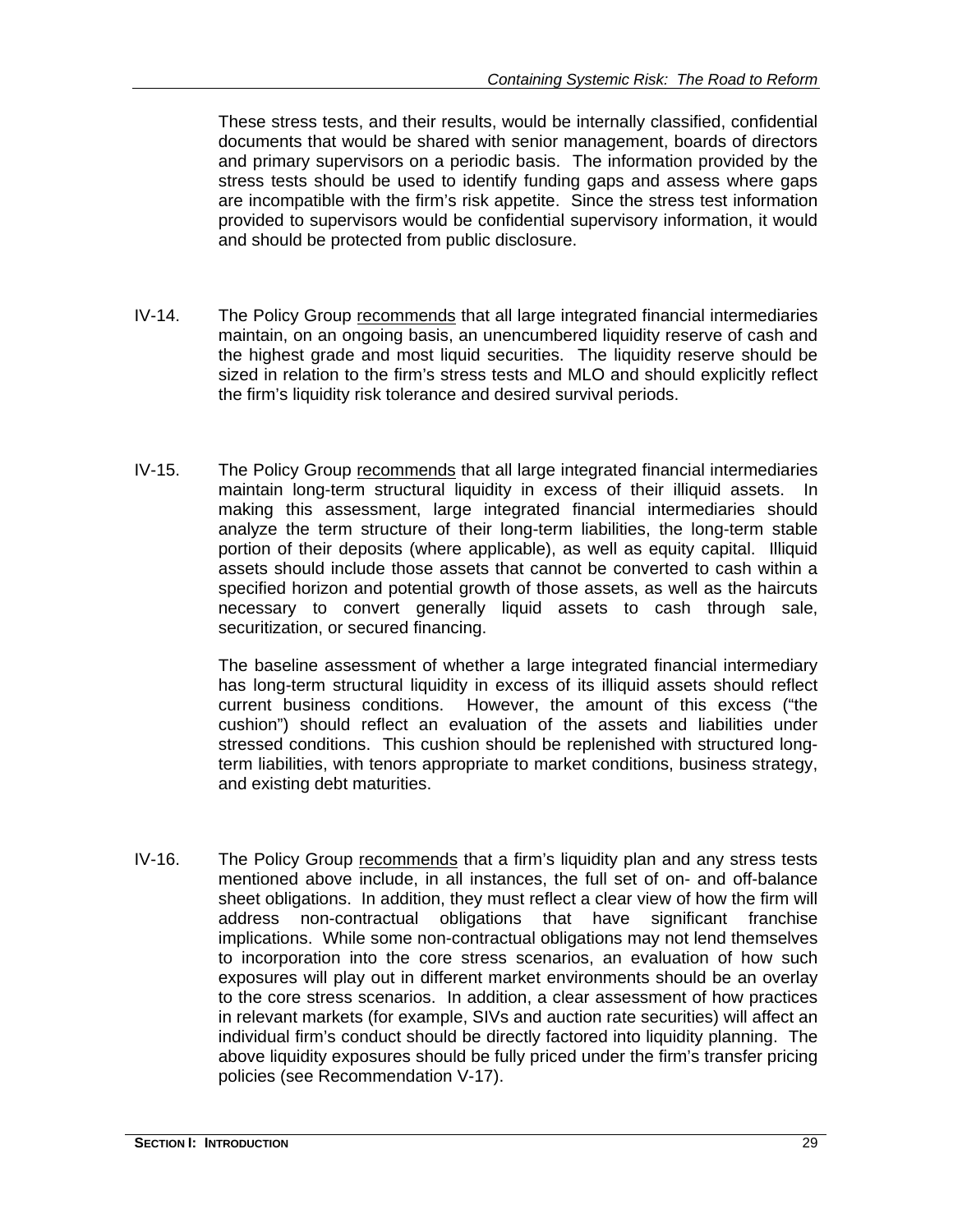- IV-17. The Policy Group recommends that all large integrated financial intermediaries incorporate appropriate pricing-based incentives for the full spectrum of their funding activities. This includes a funds transfer pricing policy that assigns the cost of funding to businesses that use funding and credits the benefits of funding to businesses that provide it. This must encompass both on- and offbalance sheet activities (for example, contingent funding), as well as potential funding needs related to actions that might be taken to preserve the institution's reputation. The funds transfer pricing process should be informed by stress testing efforts that identify potential vulnerabilities and assign the related costs to the businesses that create them. The methodology should provide direct economic incentives factoring in the related liquidity value of assets and behavioral patterns of liabilities. The costs and benefits identified should be assigned to specific businesses and, under all circumstances, used in evaluating the businesses' performance.
- IV-18. The Policy Group recommends that to manage, monitor, and control funding liquidity risk, treasury officials in particular need to be included in an enterprisewide risk management process with appropriate channels of communication. The evaluation of the interconnected elements of these risks requires seamless communication across all risk disciplines, as well as between risk management functions, treasury and the underlying businesses. All integrated financial services firms should hold regularly scheduled meetings of an oversight committee represented by the above disciplines to monitor the firm's liquidity positions.
- IV-19. The Policy Group recommends that firms explicitly coordinate across their liquidity and capital planning processes and, at a minimum, ensure that critical information flows between the two processes. Executive management must have the capacity to evaluate and incorporate the highly integrated nature of the two disciplines into its planning activities.
- IV-20a. The Policy Group re-affirms its recommendation that for large integrated banks and investment banks, Basel II should remain the primary capital standard that such institutions, their primary supervisors, and the marketplace generally look to in making judgments about capital adequacy.
- IV-20b. The Policy Group recommends, at least for the present, that the existing Basel II standards for minimum capital and well-capitalized institutions be maintained. In taking that position, the Policy Group recognizes that the experience of the credit market crisis provides a sobering reminder to individual institutions, their senior management and their supervisors that future judgments about capital adequacy should be more sensitive to downside risks than perhaps has been the case in the past.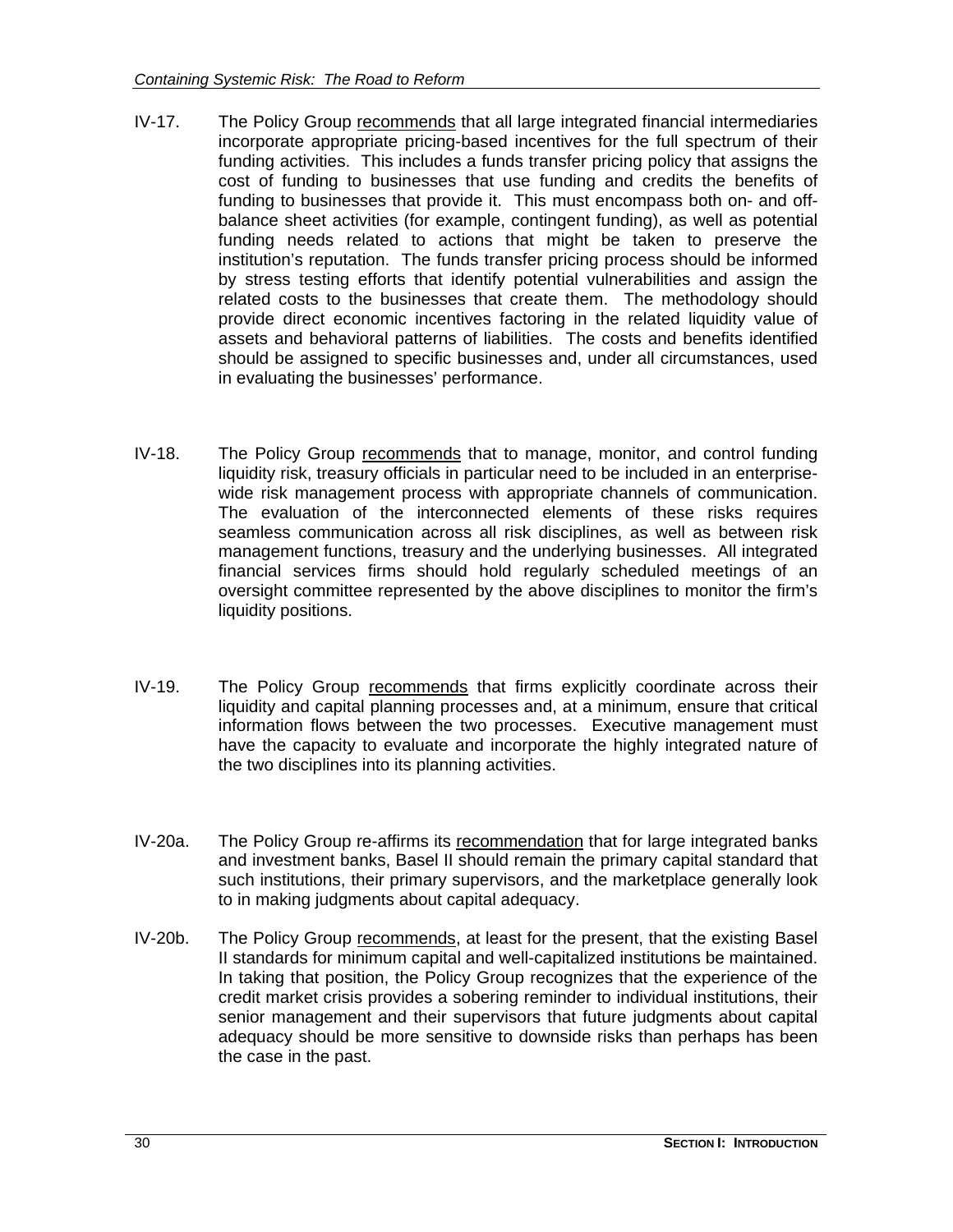- IV-20c. The Policy Group further recommends that supervisory judgments about capital adequacy for all large integrated banks and investment banks give primary weight to case-by-case evaluations based on the range of criteria contained in Basel II, Pillar II, and, when necessary, such judgments should be promptly shared with individual institutions.
- V-20d. The Policy Group strongly recommends that every reasonable effort be made by the international community of supervisory authorities to (1) seek to stabilize, at least for a reasonable period of time, the methodology associated with Basel II, (2) move toward a common implementation date across major jurisdictions, and (3) insure a competitive and supervisory level playing field in the application of Basel II across classes of institutions and across national boundaries.
- IV-21a. The Policy Group recommends that where the use of leverage ratios is compulsory, supervisors monitor such leverage ratios using the Basel II, Pillar II techniques and intervene regarding the adequacy of such leverage ratios only on a case-by-case basis.
- IV-21b. The Policy Group recommends that efforts be directed at either (1) framing more meaningful leverage ratios where they exist or (2) phasing out their use and implementing alternative risk measures that more effectively fulfill their intended objectives.

#### Section V: Enhanced Credit Market Resiliency

V-1. The Policy Group recommends trade date (T+0) matching for electronically eligible transactions.

Goal: End 2009.

V-2. The Policy Group recommends the linkage of confirmation and settlements.

Goal: Dealers early 2009.

V-3. The Policy Group recommends a tiered approach to market participation and incentive structure.

Goal: Ongoing.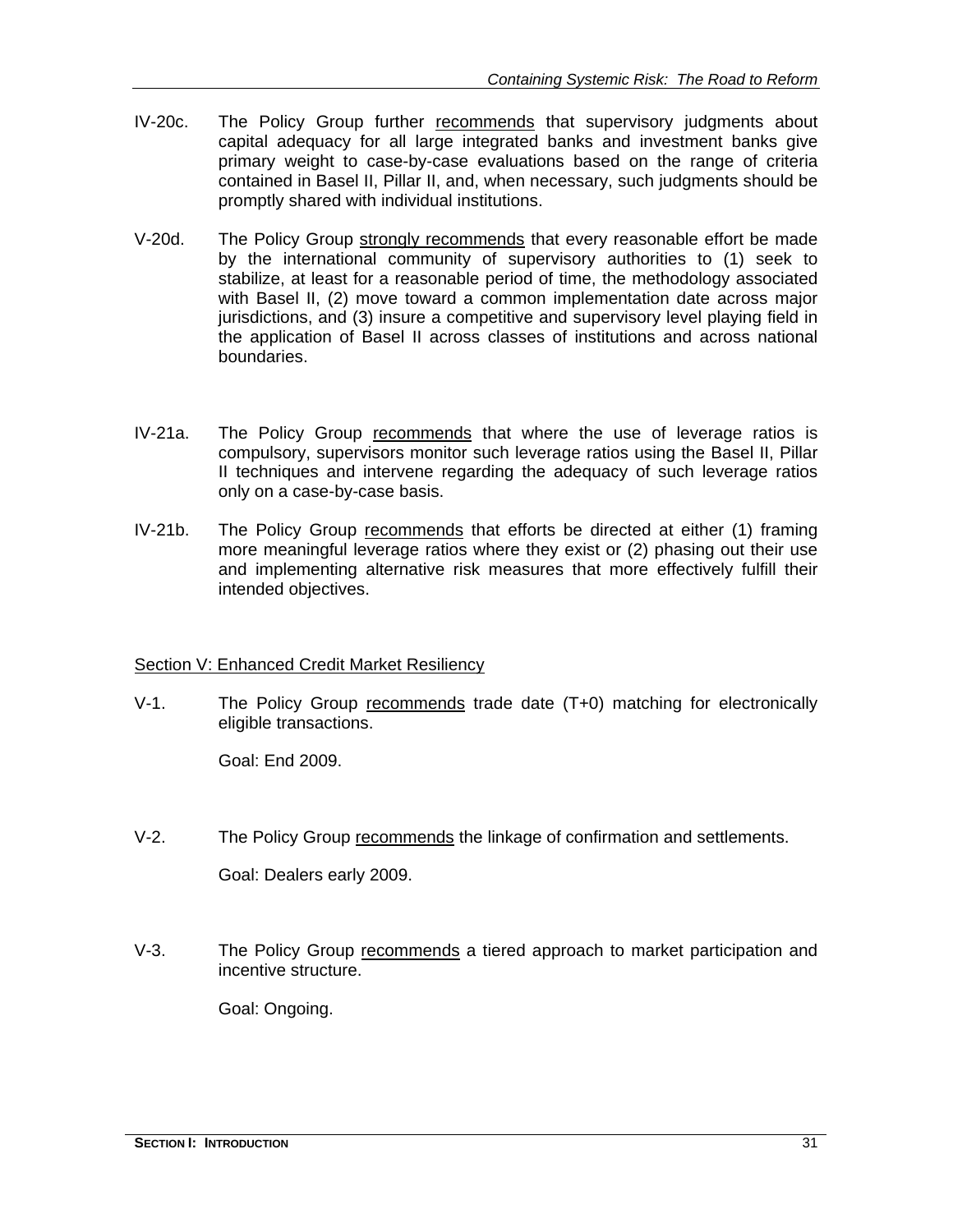V-4. The Policy Group recommends incentives to buy-side participants.

Goal: Ongoing.

It is important to recognize that buy-side market participants will operate at different volumes. Moderate to large volume participants (more than four trades per month) will be expected to adhere to the same standards as dealerside firms with respect to transmission standards, trade date confirmation, settlement, and mark-to-market comparisons. As with adoption of the Novation Protocol, dealers should consider limiting trading activity with firms that do not adhere to industry standards. Adherence to industry standards should be part of a routine dealer operational due diligence (side-by-side with the normal credit due diligence).

- V-5. The Policy Group recommends that market participants should seek to streamline their methods for trade execution and confirmation/affirmation, which should facilitate an end-to-end process flow consistent with same-day matching and legal confirmation.
- V-6. The Policy Group recommends that senior leaders of trading support functions should clearly articulate to senior management the resource requirements necessary to achieve the same-day standards. Recognizing the expense management imperatives driven by recent market conditions, senior management should make every effort to help support functions achieve these standards for the overarching benefit of enhancing market resilience.

Goal: Ongoing.

V-7. The Policy Group strongly urges that major market participants should deploy a combination of utility and vendor-supplied solutions and should, at a minimum, ensure interoperability of those solutions.

Goal: End of 2009.

V-8. The Policy Group recommends that major market participants on both the selland buy-sides should make every reasonable effort to speed up the adoption of electronic platform usage. This should entail revisiting the priorities in development and testing schedules.

Goal: End of 2009.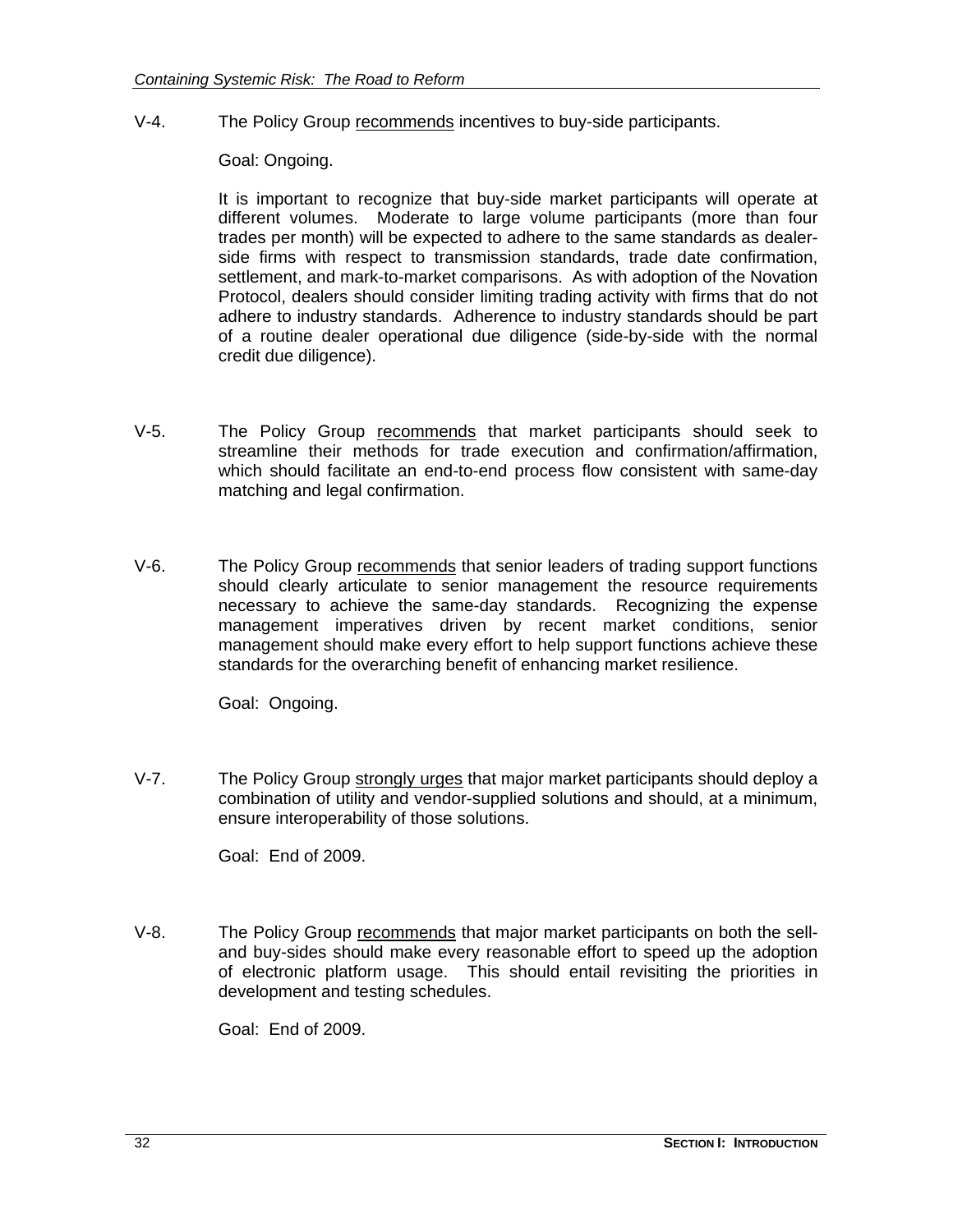V-9. Consistent with Recommendation V-7 above, the Policy Group further recommends that major market participants on both the sell- and buy-sides should hasten their adoption of tools that facilitate standardization in the marketplace. This will in turn facilitate the achievement of the next generation goals for the timeliness and integrity of transaction details.

Goal: End of 2009.

V-10. The Policy Group further recommends frequent portfolio reconciliations and mark-to-market comparisons, including on collateralized instruments.

> Goal: Weekly end 2008, moving to daily for electronically eligible trades mid 2009.

V-11. ISDA Credit Support Annex documents spell out the bilateral terms of the margin process. While the process is generally standardized, the Policy Group recommends that the industry needs to find an effective means to resolve valuations disputes, particularly for illiquid products. Doing so is likely to be a difficult and demanding matter and therefore an industry-wide approach may have to be considered.

Goal: End of 2009.

V-12. The Policy Group recommends that, as mark-to-market disputes inevitably surface through the collateral portfolio reconciliation process, the information should be passed to the executing trading desks on a real-time basis to allow for research and resolution. This should, of course, be done with appropriate anonymity of the counterparty's identity, positions, and broader portfolio. A close alignment of the collateral team with trading desks – without violating the fire walls and controls that are critically important to the integrity of the financial system – would facilitate such information sharing. As necessary, significant and large value collateral disputes should promptly be escalated to the appropriate senior officers.

Goal: Immediate.

- V-13. The Policy Group recommends that dealers, investors and the clearing banks agree on "Best Practices" to govern the tri-party repo market. Components of such Best Practices should include the following:
	- tri-party repo program size;
	- margin;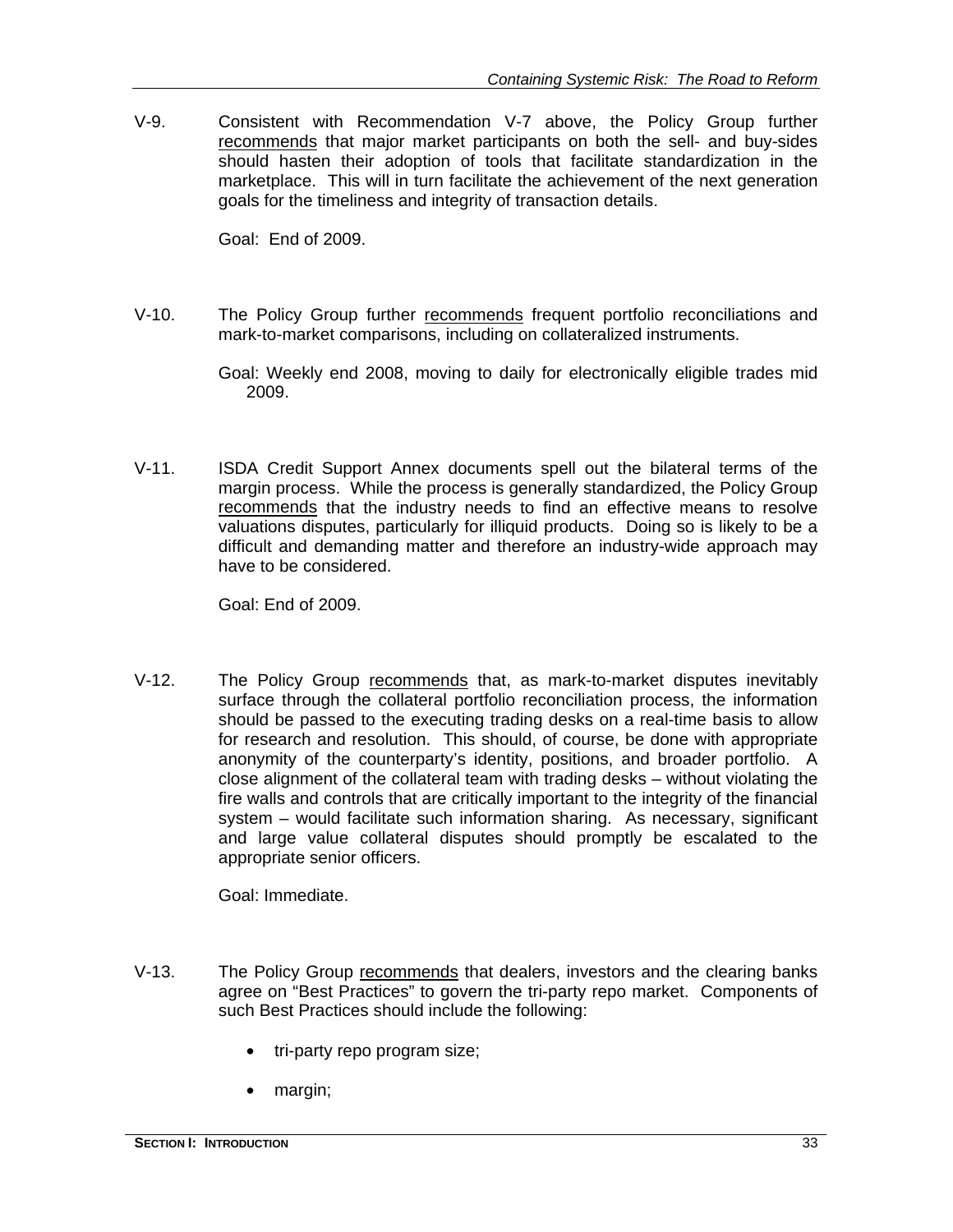- collateral eligibility; and
- collateral valuation.
- V-14. The Policy Group recommends that market participants actively engage in single name and index CDS trade compression. ISDA has agreed on a mechanism to facilitate single name trade compression with Creditex and Mark-it Partners. Established vendor platforms exist for termination of offsetting index trades, and we urge major market participants to aggressively pursue their use.
- V-15. Based on the considerations above, the Policy Group recommends that the industry, under the auspices of the current ISDA Portfolio Compression Working Group, commit immediately and with all due speed to achieve consistency of the current product, including potentially:
	- utilizing industry preferred Reference Obligations or elimination of Reference Obligations;
	- eliminating Restructuring Basis distinctions, recognizing that this needs to be considered in a broader global perspective taking into account regional and national differences; and
	- standardizing fee calculations based on a single, common model analytic.
- V-16. The Policy Group recommends that ISDA should update its Credit Derivative Definitions to incorporate the auction mechanism so that counterparties to new credit default swap trades commit to utilize the auction mechanism in connection with future credit events.
- V-17. The Policy Group recommends that ISDA should run a protocol (a so-called "big bang" protocol) to provide market participants with an operationally efficient means to amend their existing credit default swap trades to utilize the auction mechanism in connection with future credit events. This protocol should not effect any other changes to the bilateral agreements in effect between adopting counterparties.
- V-18. The Policy Group recommends that all large integrated financial intermediaries (*e.g.*, the major dealers) should promptly adopt the Close-out Amount approach for early termination upon default in their counterparty relationships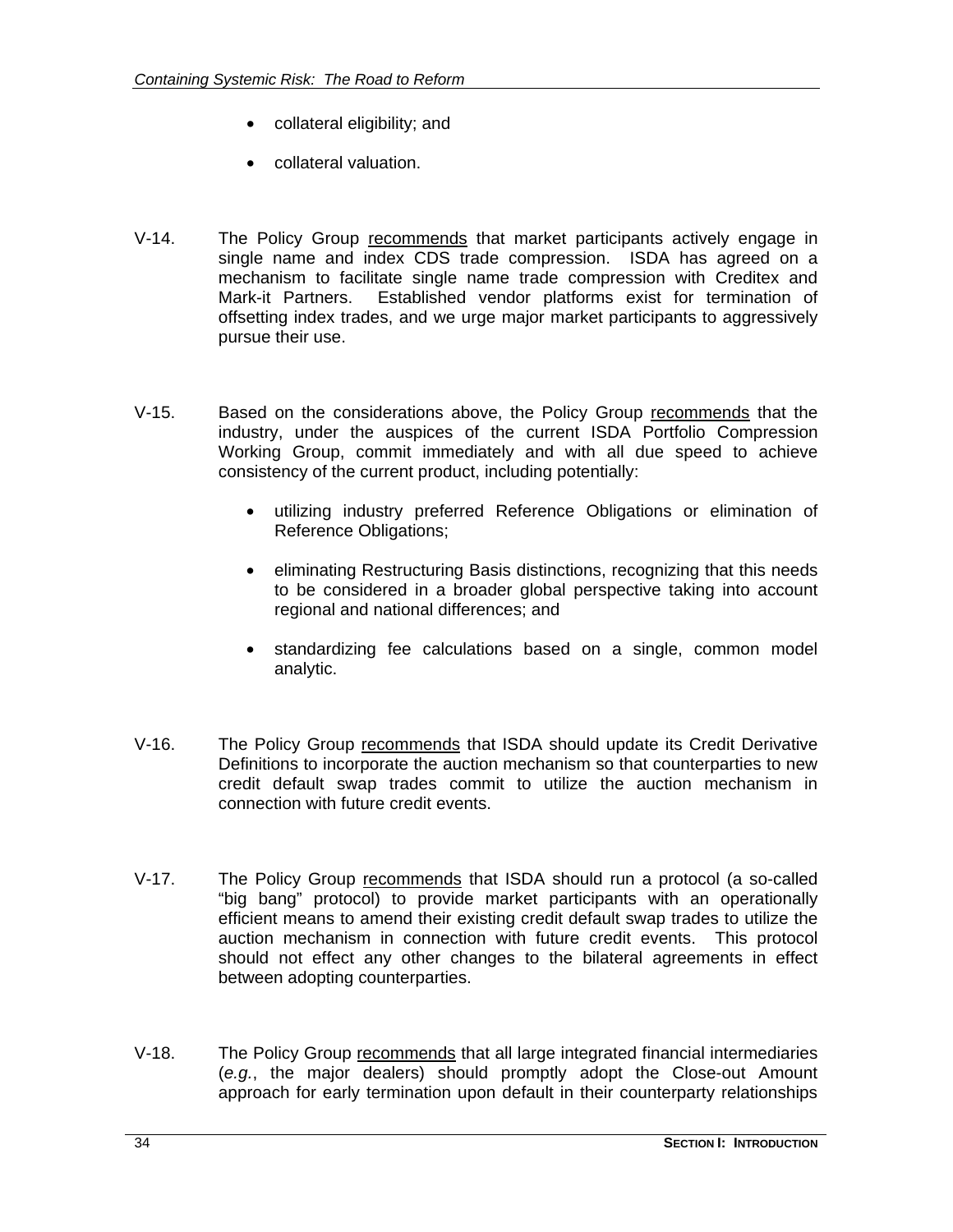with each other. We note that this can be agreed and suitably documented without making any other changes to the ISDA Master. The Policy Group expects that these arrangements will be in place in the very near term.

- V-19. The Policy Group recommends that a working group should be formed under the auspices of ISDA, with representatives of both dealer and buy-side firms, to review the methodology for counterparty terminations in order to (1) produce a set of best practices and suggested bilateral templates for the transparency of valuation methodologies and parameters, as noted above, for use by all market participants, (2) consider how contractual provisions could reflect prior reconciliation of valuation parameters and (3) seek to reconcile the differing views on what is necessary to evidence agreement that market inputs will be used unless commercially unreasonable. The Policy Group hopes that the working group will be able to report a recommended approach by December 31, 2008.
- V-20. The Policy Group recommends that all major market participants should periodically conduct hypothetical simulations of close-out situations, including a comprehensive review of key documentation, identification of legal risks and issues, establishing the speed and accuracy with which comprehensive counterparty exposure data and net cash outflows can be compiled, and ascertaining the sequencing of critical tasks and decision-making responsibilities associated with events leading up to and including the execution of a close-out event.
- V-21. The Policy Group recommends that all market participants should both promptly and periodically review their existing documentation covering counterparty terminations and ensure that they have in place appropriate and current agreements including the definition of events of default and the termination methodology that will be used. Where such documents are not current, market participants should take immediate steps to update them. Moreover, each market participant should make explicit judgments about the risks of trading with counterparties who are unwilling or unable to maintain appropriate and current documentation and procedures.
- V-22. The Policy Group recommends that the industry should consider the formation of a "default management group", composed of senior business representatives of major market participants (from the buy-side as well as the sell-side) to work with the regulatory authorities on an ongoing basis to consider and anticipate issues likely to arise in the event of a default of a major market counterparty.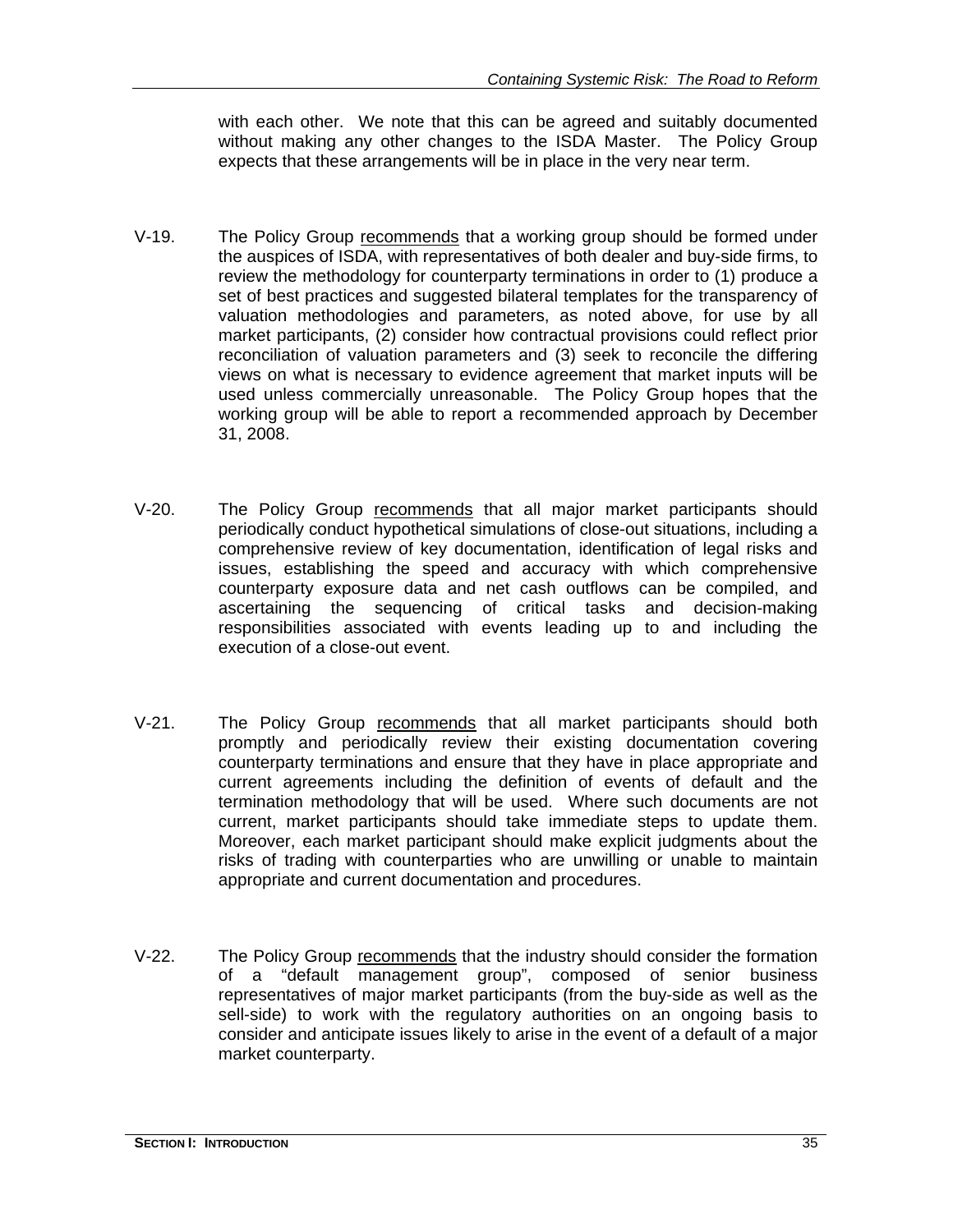V-23. Recognizing the benefits of a counterparty clearing arrangement (CCP) as discussed above, the Policy Group strongly recommends that the industry develop a CCP for the credit derivatives market to become operational as soon as possible and that its operations adhere to the BIS Recommendations.

# **Part III: Emerging Issues Highlights**

#### A. Valuation and Price Verification

"The Policy Group is strongly of the view that under any and all standards of accounting and under any and all market conditions, individual financial institutions must ensure that wholly adequate resources insulated by failsafe independent decision-making authority are at the center of the valuation and price verification process. While the details of approaches and the family of techniques used for these purposes may – and will – differ from time to time and from institution to institution, these efforts should always pass the two common sense tests of (1) reasonableness and (2) consistency, both of which apply equally to positions or instruments that have gains and positions or instruments that have losses."

#### B. Asset Price Bubbles

"This subject matter is highly complex and is one where miscalculation or misjudgment can have serious adverse consequences. Finally, and most importantly, there is no substitute for sustained discipline in both public policy and private action, which remains the best recipe to limit the severity of asset price bubbles and contain their damage when inevitably they occur."

#### C. Near Banks

"In the current circumstances, some attention has been given to a modified form of direct, but standby supervision. Under this approach, the authorities (*i.e.*, the Federal Reserve in the United States) would step in when problems at one or more hedge funds raise systemic concerns. While such an approach will no doubt be debated in public and official circles, CRMPG III believes that this approach too raises moral hazard questions. Moreover, as a practical matter it would be very difficult to administer such an approach, in part because of the danger that the standby authority might be triggered when it is already too late, or because the triggering of such authority might aggravate the very problem it is seeking to mitigate."

#### D. Regulatory Structure

"CRMPG III believes that the issue of the role of the central bank in the arena of prudential supervision and financial market oversight requires expedited consideration and resolution."